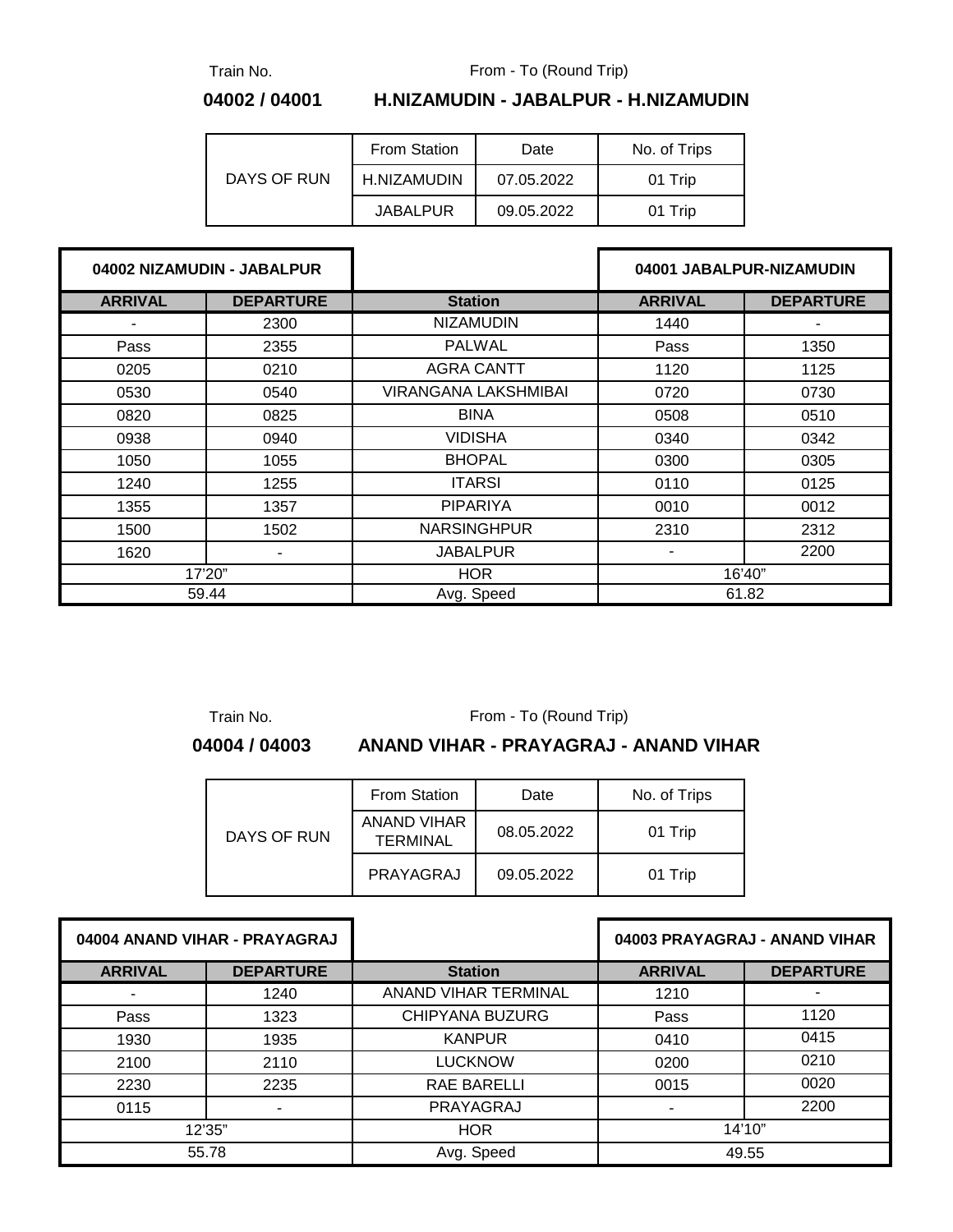From - To (Round Trip)

Train No.

### **04005 / 04006 DELHI - JAMMU TAWI - DELHI**

| DAYS OF RUN | <b>From Station</b> | Date       |         |
|-------------|---------------------|------------|---------|
|             | DELHI               | 08.05.2022 | 01 Trip |
|             | <b>JAMMU TAWI</b>   | 09.05.2022 | 01 Trip |

| 04005 DELHI - JAMMU TAWI |                  |                         |                | 04006 JAMMU TAWI - DELHI |
|--------------------------|------------------|-------------------------|----------------|--------------------------|
| <b>ARRIVAL</b>           | <b>DEPARTURE</b> | <b>Station</b>          | <b>ARRIVAL</b> | <b>DEPARTURE</b>         |
|                          | 1500             | DELHI                   | 1000           |                          |
| 1610                     | 1612             | <b>PANIPAT</b>          | 0720           | 0722                     |
| 1840                     | 1845             | AMBALA                  | 0500           | 0505                     |
| 2110                     | 2120             | <b>LUDHIANA</b><br>0250 |                | 0300                     |
| 2218                     | 2220             | <b>JALLANDHAR CANTT</b> | 0140           | 0145                     |
| 0005                     | 0010             | <b>PATHANKOT</b>        | 2345           | 2350                     |
| 0120                     | 0125             | <b>SAMBA</b><br>2233    |                | 2235                     |
| 0210                     |                  | <b>JAMMU</b>            | 2200           |                          |
| 11'10"                   |                  | <b>HOR</b>              |                | 12'00"                   |
| 51.49                    |                  | Avg. Speed              | 49.52          |                          |

Train No.

From - To (Round Trip)

#### **04007 / 04008 DELHI SARAI ROHILLA - BHAGAT KI KOTHI - DELHISARAI ROHILLA**

| DAYS OF RUN | From Station    | Date       | No. of Trips |  |
|-------------|-----------------|------------|--------------|--|
|             | H.NIZAMUDIN     | 08.05.2022 | 01 Trip      |  |
|             | <b>JABALPUR</b> | 09.05.2022 | 01 Trip      |  |

| 04007<br><b>DELHI SARAI ROHILLA - BHAGAT KI KOTHI</b> |        |                                 | 04008<br><b>BHAGAT KI KOTHI - DELHISARAI ROHILLA</b> |                  |
|-------------------------------------------------------|--------|---------------------------------|------------------------------------------------------|------------------|
| <b>ARRIVAL</b><br><b>DEPARTURE</b>                    |        | <b>Station</b>                  | <b>ARRIVAL</b>                                       | <b>DEPARTURE</b> |
| ٠                                                     | 1545   | DELHI SARAI ROHILLA             | 1000                                                 |                  |
| 1626                                                  | 1628   | <b>GURGAON</b>                  | 0910                                                 | 0912             |
| 1720                                                  | 1725   | <b>REWARI</b>                   | 0820                                                 | 0825             |
| 1820                                                  | 1823   | <b>ALWAR</b>                    | 0600                                                 | 0603             |
| 1900                                                  | 1902   | <b>BANDI KUI</b>                | 0510                                                 | 0512             |
| 1940                                                  | 1942   | <b>DAUSA</b>                    | 0445                                                 | 0447             |
| 2035                                                  | 2038   | <b>GANDHI NAGAR JAIPUR RLY.</b> | 0401                                                 | 0404             |
| 2115                                                  | 2125   | <b>JAIPUR</b>                   | 0340                                                 | 0350             |
| 2225<br>2227                                          |        | PHULERA JN.                     | 0245                                                 | 0247             |
| 2310<br>2312                                          |        | <b>KUCHMAN CITY</b>             | 0103                                                 | 0105             |
| 2326                                                  | 2328   | <b>MAKRANA</b>                  | 0048                                                 | 0050             |
| 0003                                                  | 0006   | <b>DEGANA</b>                   | 0022                                                 | 0025             |
| 0125                                                  | 0130   | <b>METRA ROAD</b>               | 2335                                                 | 2340             |
| 0350                                                  | 0400   | <b>JODHPUR</b>                  | 2140                                                 | 2150             |
| 0410                                                  | -      | <b>BHAGAT KI KOTHI</b>          | ٠                                                    | 2130             |
|                                                       | 12'25" | <b>HOR</b>                      | 12'30"                                               |                  |
|                                                       | 49.82  | Avg. Speed                      |                                                      | 49.49            |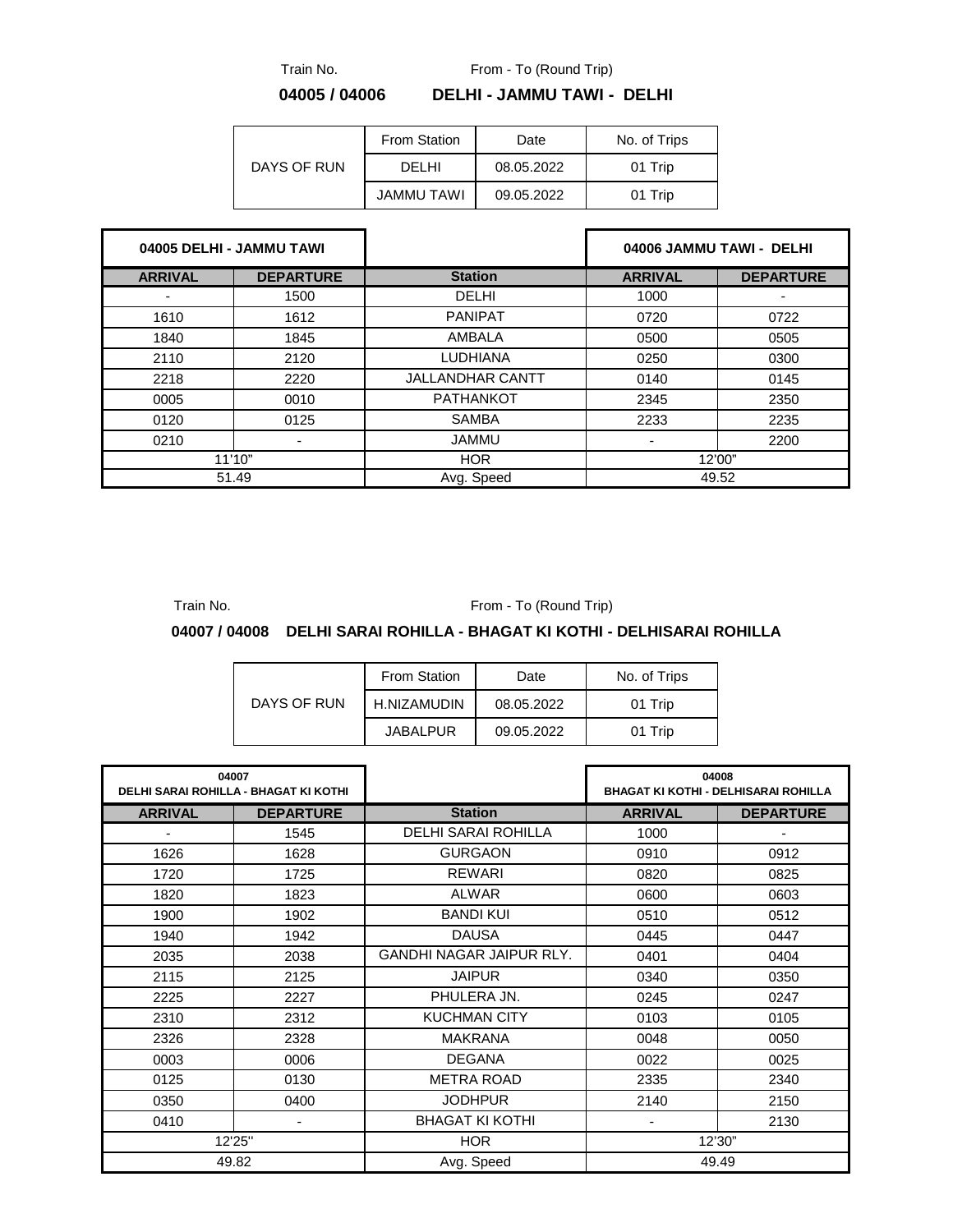# More than 65 **Special Trains** for RRB NTPC candidates

LGD

**COD** E

30272

 $S.C.B$ 

WAP-7

More than 65 special trains will run across country for candidates appearing for RRB NTPC CBT-2 examination on 9th & 10th May 2022